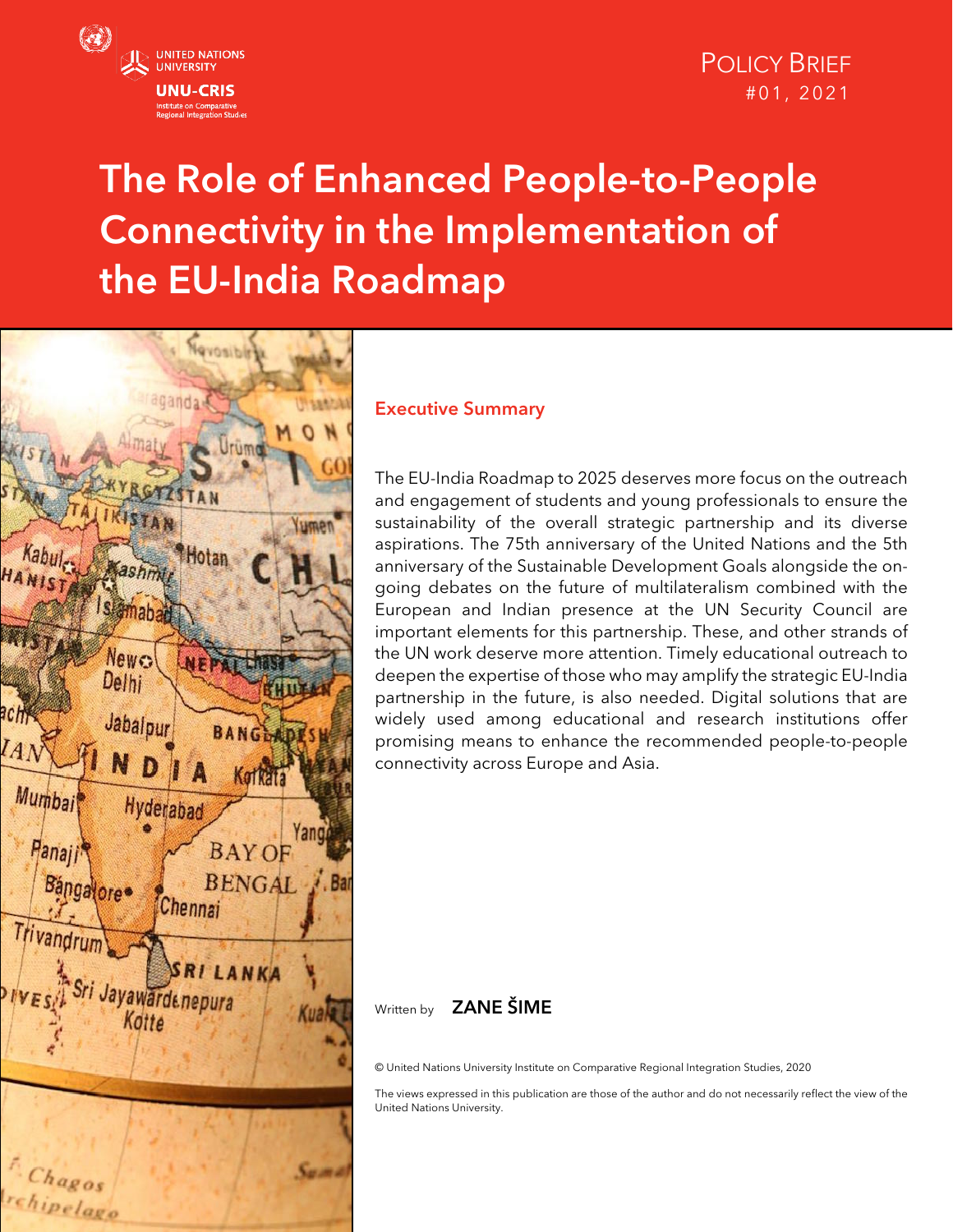## Introduction

In times when "multilateralism is under siege" (Borrell, 2020) and "the EU is being increasingly challenged by the proliferation of exceptionalism" (Benaglia, 2020), turning to university halls is one of the ways to safeguard decades of tireless work in establishing and maintaining rules-based international order, and ensuring the continuous delivery of public goods. These halls are where the new generation of policy officers, academics, diplomats and entrepreneurs is located. The lessons they learn about the values the EU aspires to safeguard and strengthen across the globe, will be relevant to their future professional assignments.

Major disruptions caused by Covid-19 demonstrate that a crisis is a window of opportunity to generate more receptiveness towards previously less utilised ways to strengthen mutual familiarity and collaborative ties. As the previous months have shown, Covid-19 has pushed the higher education sector towards the adoption of more online solutions, including a transfer of certain in-person training and capacity-building events to virtual platforms. Such an 'online turn' is a chance to strengthen interaction among institutions, academic and teaching staff, alongside students across the EU and India. In addition, it is an opportunity to facilitate consultations on the agreed milestones during the 15th EU-India Summit and explore specific solutions for specific challenges.

Higher education, research and innovation play an important role in the EU-India strategic partnership. These domains are addressed in a separate section of the Roadmap to 2025, as well as mentioned throughout other thematic sections of this document (European Commission, 2020). Offering such a generous space for closer interactions among curiositydriven individuals and institutions forms good grounds for supporting the earlier suggested "more adventurous conversation" (Islam, 2016). Many fast-evolving thematic strands might prove to be highly receptive to new analysis and new perspectives.

While ahead of United Nations' (UN) 70th anniversary the scholarly community was preoccupied with various modalities of the potential regional representation at the UN and the Security Council (Drieskens, 2012, 2015; Muller & Schoeman, 2012; Paterson & Virk, 2013; Van Langenhove, Felício, & Abass, 2012; Variar, 2011), UN's 75th anniversary with the Covid-19 context gravitates towards another "San Francisco Moment" (Ponzio et al., 2020, 22). These dynamics should be incorporated in the forthcoming EU-India research consultations. Additionally, the 5th anniversary of Sustainable Development Goals (SDGs) and the UN Security Council dynamics enrich the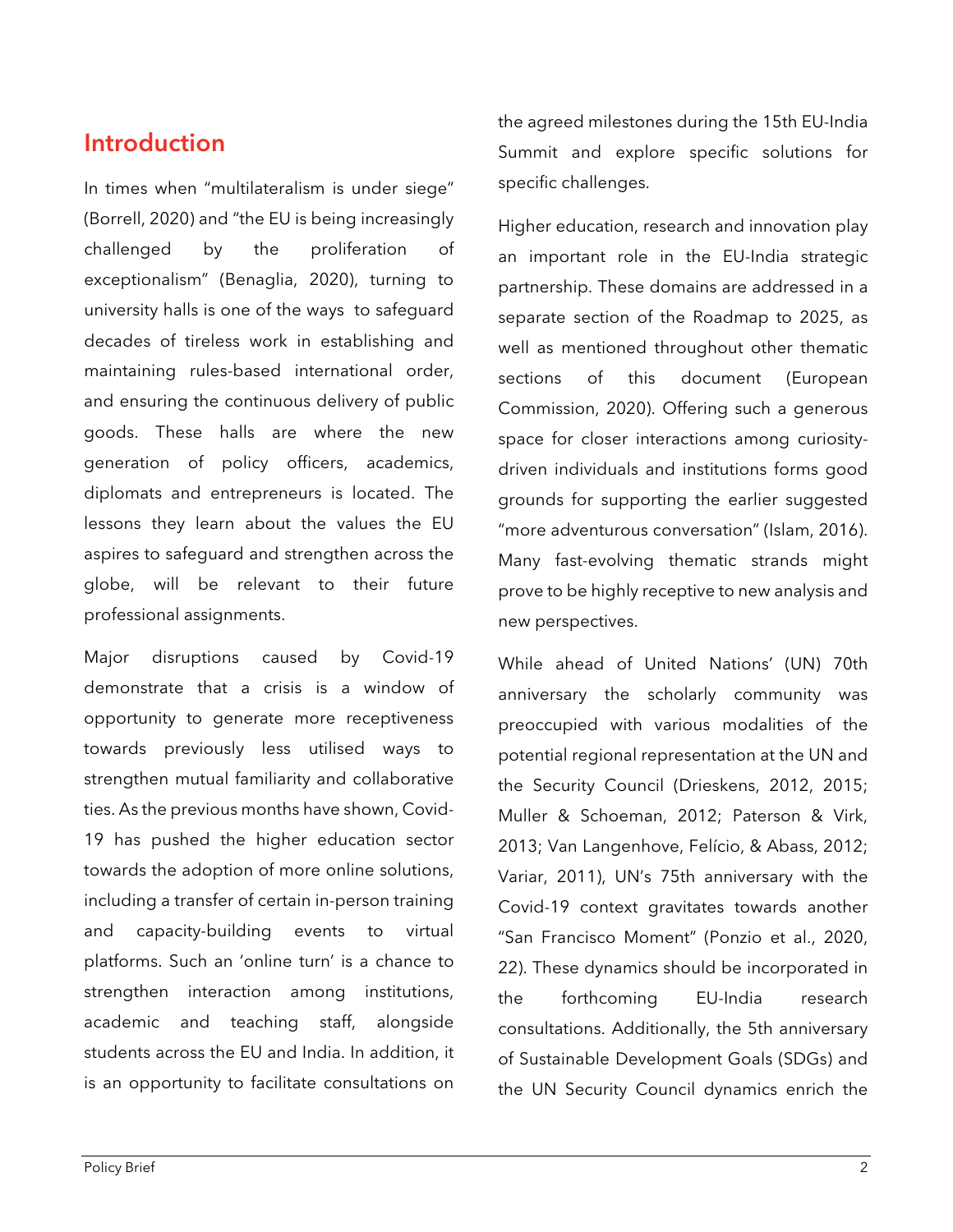concise analysis and recommendations for further action.

# Connecting students, universities and research centres

The high hopes associated with the 15th EU-India Summit were captured by the observation that "many in Brussels and Delhi would like to see the European Union and India serve as 'likeminded partners' and indispensable allies in protecting the rules-based global order" (Kugiel, 2020). These expectations are shared among the political leadership of EU member states (Michel, 2020; Raik, 2020, 9). India's decision to join the Alliance for Multilateralism indicates that this interest is mutual (Narlikar, 2020, 4).

Meeting these expectations would require extending the consultations and outreach beyond the interactions between political leadership and senior policymakers. Going beyond "leaderisation" (Aggestam & Hedling, 2020), university campuses should be continuously kept on the radar as springboards for promoting widespread understanding and enduring support for multilateralism both in the EU and India. Since the student exchange between the EU and India is rather modest (Šime, 2021), additional offer of virtual

<span id="page-2-0"></span>1 E3 is formed by Britain, France and Germany. E3 is left out of the picture due to the recent assessments that "the UK is unlikely to exclusively prioritize the E3 format after Brexit and will continue to engage with encounters gains prominence. It is a vital investment in individuals who will contribute and shape the EU-India strategic partnership by 2025 and beyond. Early career talents should benefit from more opportunities to learn about a world or a time "in flux" and the come-back of power politics (Dworkin & Gowan, 2019, 2; Raik, 2020; Verbeke, 2017). It should be noted that, the UN was founded by "wide-eyed realists and war-hardened superpowers" (Ali Khalil, 2019, 2). Other accounts of the Security Council refer to realpolitik and brinkmanship (Gowan, 2014, 7; Variar, 2011). It might thus, be questioned whether we are witnessing a come-back of power politics. Perhaps power politics should be viewed as an inseparable component echoed within certain parts of a wider UN system.

Overall, this is just one of the topics that should be addressed by EU and India on a general level and by Estonia and India on a specific level, in their rather recently acquired capacities as nonpermanent members of the UN Security Council for 2020-2022. Such freshly minted seats in one of the key forums of the UN along with the EU8 - an abbreviation that refers to the current and upcoming European members of the Security Council[1](#page-2-0)- add more contextual factors to the EU-India strategic dialogue. It should be made known to and discussed especially with

Northern, Central, and Eastern Europe as a complement to prioritising working with France and Germany" (Brattberg, 2020, 4).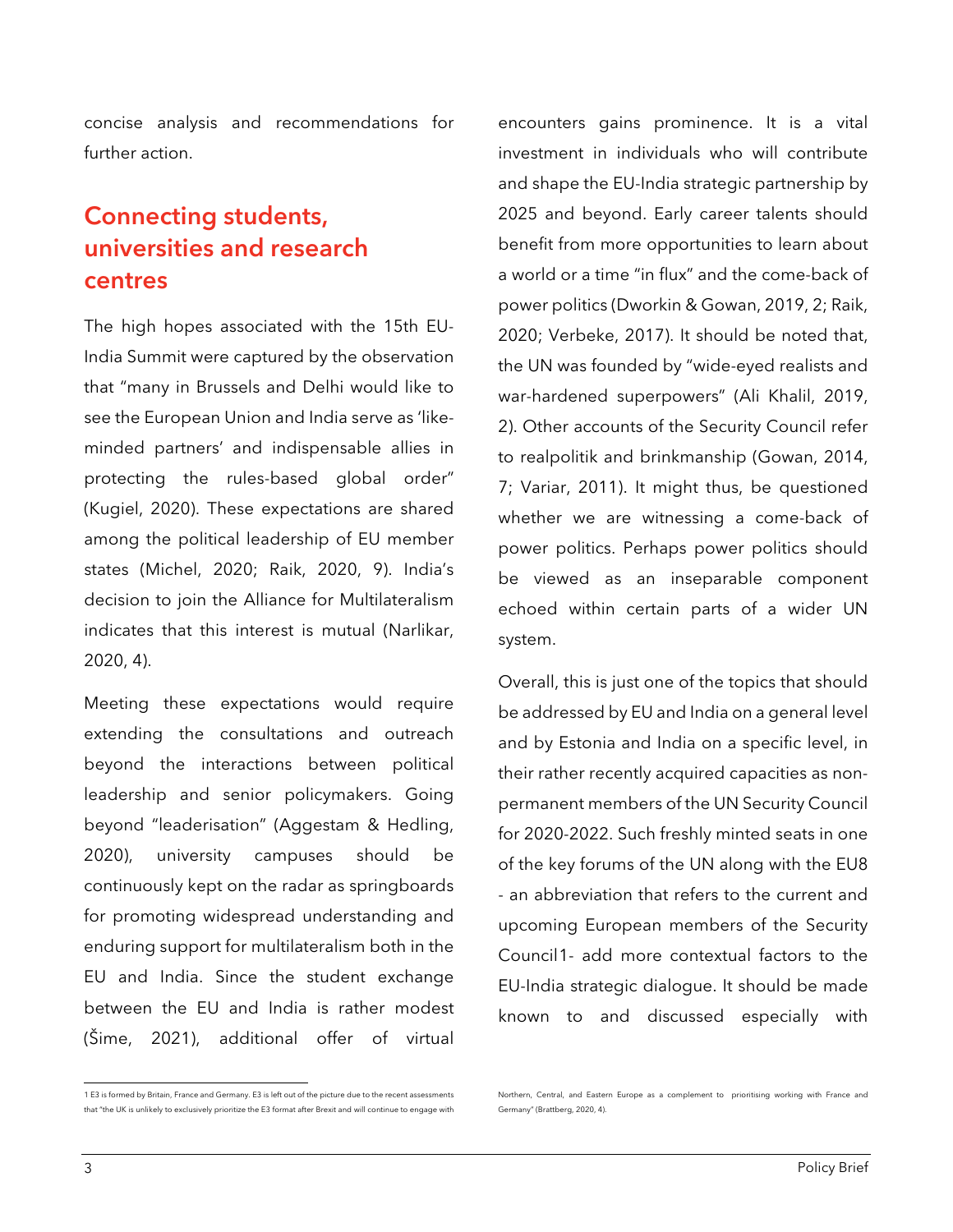students specialising in EU-India strategic relations and global governance.

The Agenda 2030 forms one of the key building blocks of the future EU-India strategic partnership (Council of the European Union, 2020; European Commission, 2020, 3). One way to strengthen the implementation is to provide ample space for this topic in higher education programmes and extra-curricular activities. Northern Europe is an area that offers a wealth of examples on ways to do this. In this part of the world, universities and research centres host a dense intellectual infrastructure that provides education, training and remarkably extensive networking opportunities to help navigate the myriad of the Agenda 2030 discussion formats, steering mechanisms, coordination modes, implementation structures, besides also matching authors with similar research interests (Šime, 2020). Bringing some of these competence centres into the forthcoming scholarly consultations between EU-India would be one way to strengthen awareness about these opportunities among broader research circles.

## Conclusions and Way Forward

The shift towards more online learning, training and networking should be seen as an opportunity to strengthen collaboration among European and Indian higher education and research institutions. This can be used to

promote more pronounced people-to-people connectivity through the implementation of the following policy recommendations:

- Explore additional opportunities to offer online guest lectures of Indian academic staff and researchers to the students studying in the higher education and research institutions in the EU and vice versa. This should be seen as an opportunity to expand the horizons of students about relevant centres of expertise that specialise in certain topics relevant to the study of the EU-India strategic partnership but are not featured within mandatory or suggested course literature.
- The experts' workshop of the EU-India Think Tanks Twinning Initiative has adopted a good method to offer online networking opportunities among the emerging research voices - that in the future will enrich the overall discussions on the EU-India strategic partnership. The effective selection and discussion format has the potential to broaden awareness among emerging scholars about insights produced by their peers on topics they might have limited knowledge on. Such networking opportunities should be offered regularly.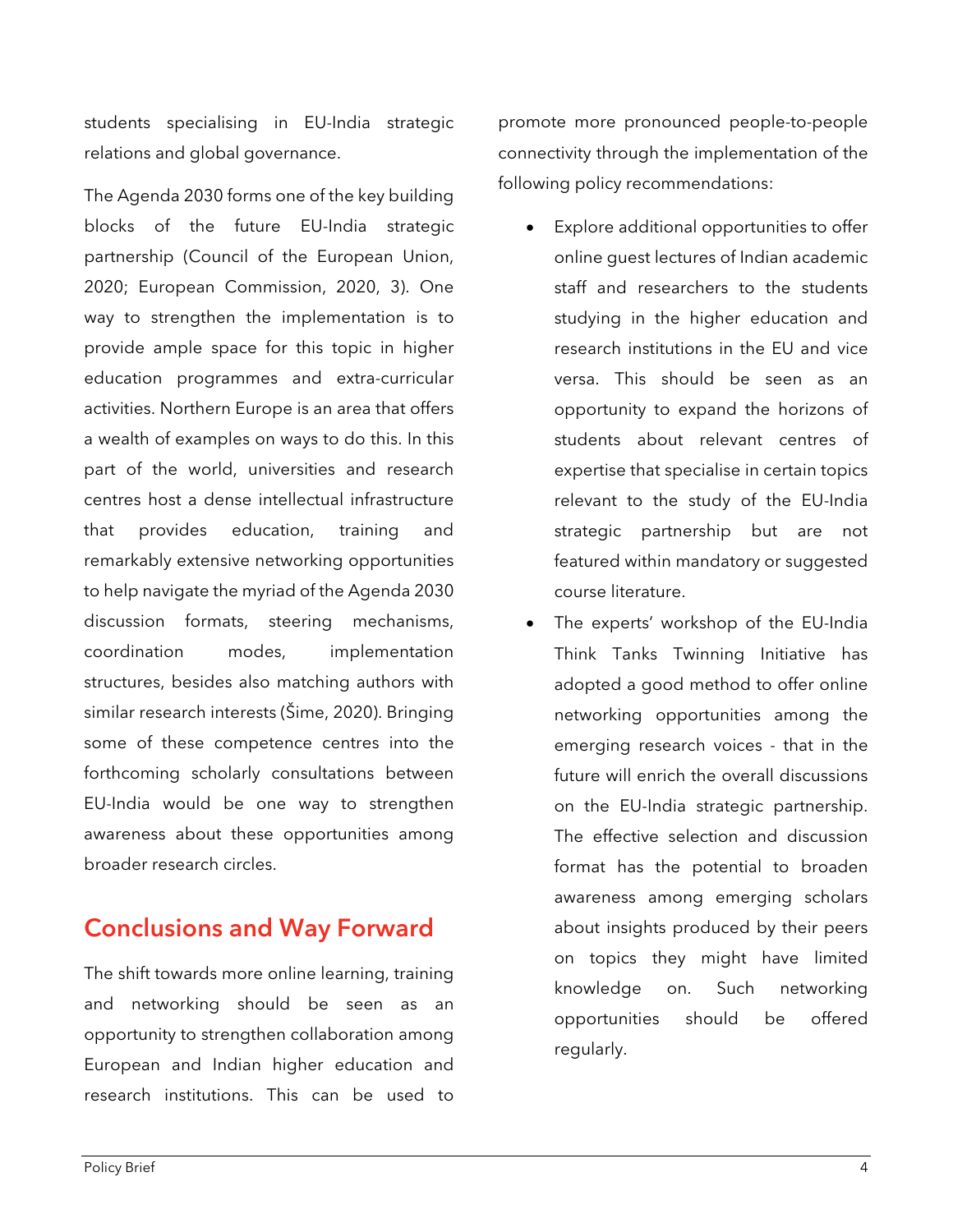• The Agenda 2030 and the engagement of the EU8 and India at the UN Security Council, should be included among the topics discussed during future online encounters. If the world is truly ready for another San Francisco Moment, then India and the EU8 should play an indispensable role in crafting solutions for future global governance. Consultations among the EU and Indian policymakers and scholars on the subject matter should be encouraged in in-person or online formats.

All three recommendations are addressed to higher education and research institutions willing and technically ready to host the suggested gatherings in both, the EU and India.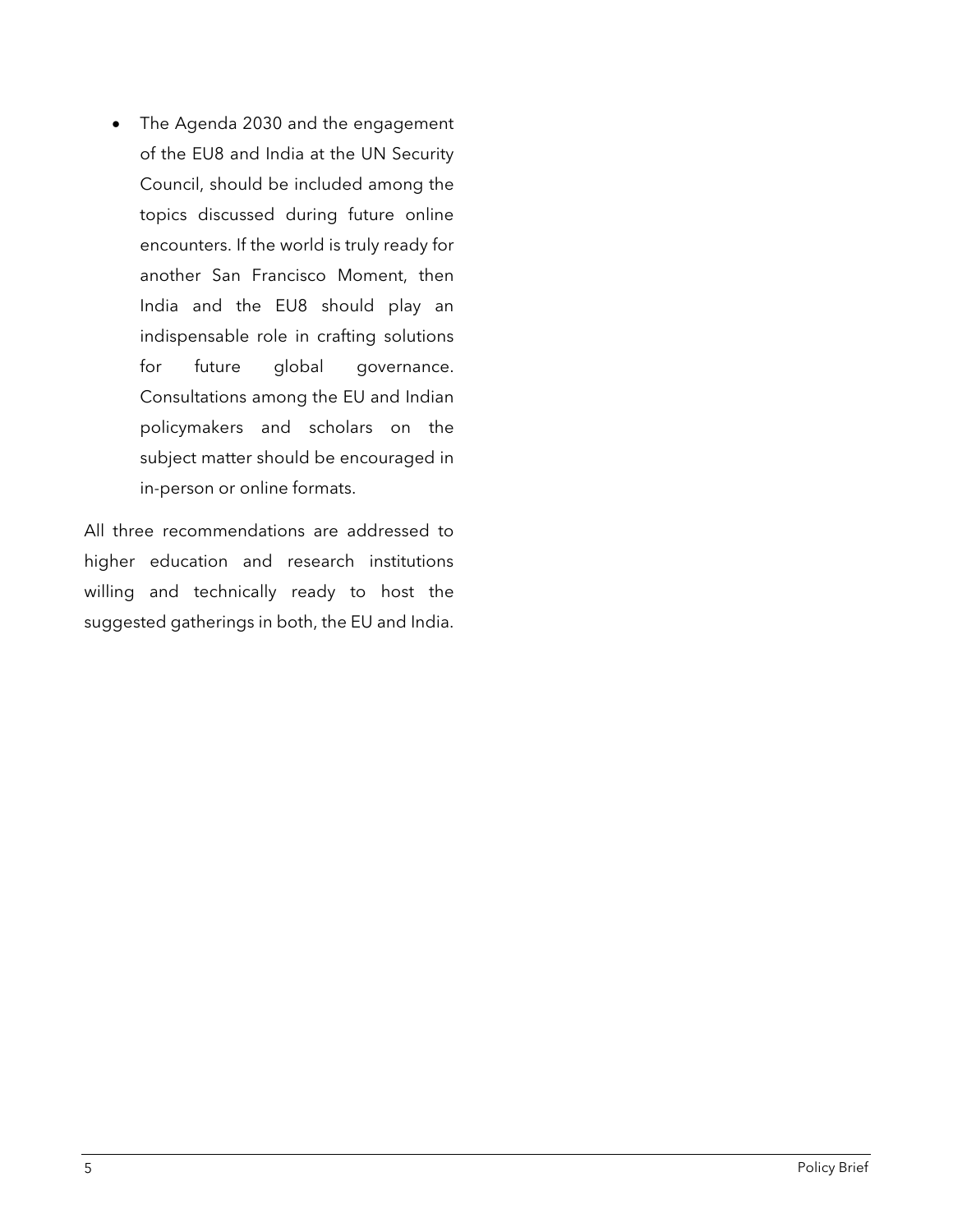# **References**

- Aggestam, L., & Hedling, E. (2020). Leaderisation in Foreign Policy: Performing the Role of EU High Representative. European Security, 29(3), 301–319. https://doi.org/10.1080/09662839.2020.1798411
- Ali Khalil, M. (2019). Restoring the Values and Spirit of the International Civil Service (100 Years of International Civil Service No. 2). Uppsala: Dag Hammarskjöld Foundation. Retrieved from https://www.daghammarskjold.se/publication/restoring-the-values-and-spirit-of-theinternational-civil-service/
- Benaglia, S. (2020). EU-India Relations Set for a New Era. Centre for European Policy Studies. Retrieved September 18, 2020, from https://www.ceps.eu/eu-india-relations-set-for-a-new-era/
- Borrell, J. (2020). India, a Key Partner for Europe. European External Action Service blog. Retrieved September 18, 2020, from https://eeas.europa.eu/regions/asia/83028/india-key-partnereurope\_en
- Brattberg, E. (2020). The E3, the EU, and the Post-Brexit Diplomatic Landscape. Carnegie Endowment for International Peace. Retrieved September 20, 2020, from https://carnegieendowment.org/2020/06/18/e3-eu-and-post-brexit-diplomatic-landscapepub-82095
- Council of the European Union. (2020). Joint Statement 15th EU-India Summit, 15 July 2020. Brussels: Council of the European Union. Retrieved from https://www.consilium.europa.eu/en/press/press-releases/2020/07/15/joint-statement-15theu-india-summit-15-july-2020/
- Drieskens, E. (2012). Measuring Regional Actorness at the UN Security Council: The EU as a Paragon of Complexity. In P. De Lombaerde, F. Baer, & T. Felício (Eds.), The United Nations and the Regions: Third World Report on Regional Integration (pp. 59–70). Dordrecht: Springer. https://doi.org/10.1007/978-94-007-2751-9
- Drieskens, E. (2015). Curb Your Enthusiasm: Why an EU Perspective on UN Security Council Reform Does Not Imply an EU Seat. Global Affairs, 1(1), 59–66. https://doi.org/10.1080/23340460.2014.970468
- Dworkin, A., & Gowan, R. (2019). Rescuing Multilateralism (Strategic Sovereignity No. 289). Berlin, London, Madrid, Paris, Rome, Sofia, Warsaw: European Council on Foreign Relations. Retrieved from https://www.ecfr.eu/publications/summary/rescuing\_multilateralism
- European Commission. (2020). EU-India Strategic Partnership: A Roadmap to 2025. Brussels: European Council. Retrieved from https://www.consilium.europa.eu/en/meetings/international-summit/2020/07/15/
- Gowan, R. (2014). Australia in the UN Security Council (Analysis). Sydney: Lowy Institute. Retrieved from https://www.lowyinstitute.org/publications/australia-un-security-council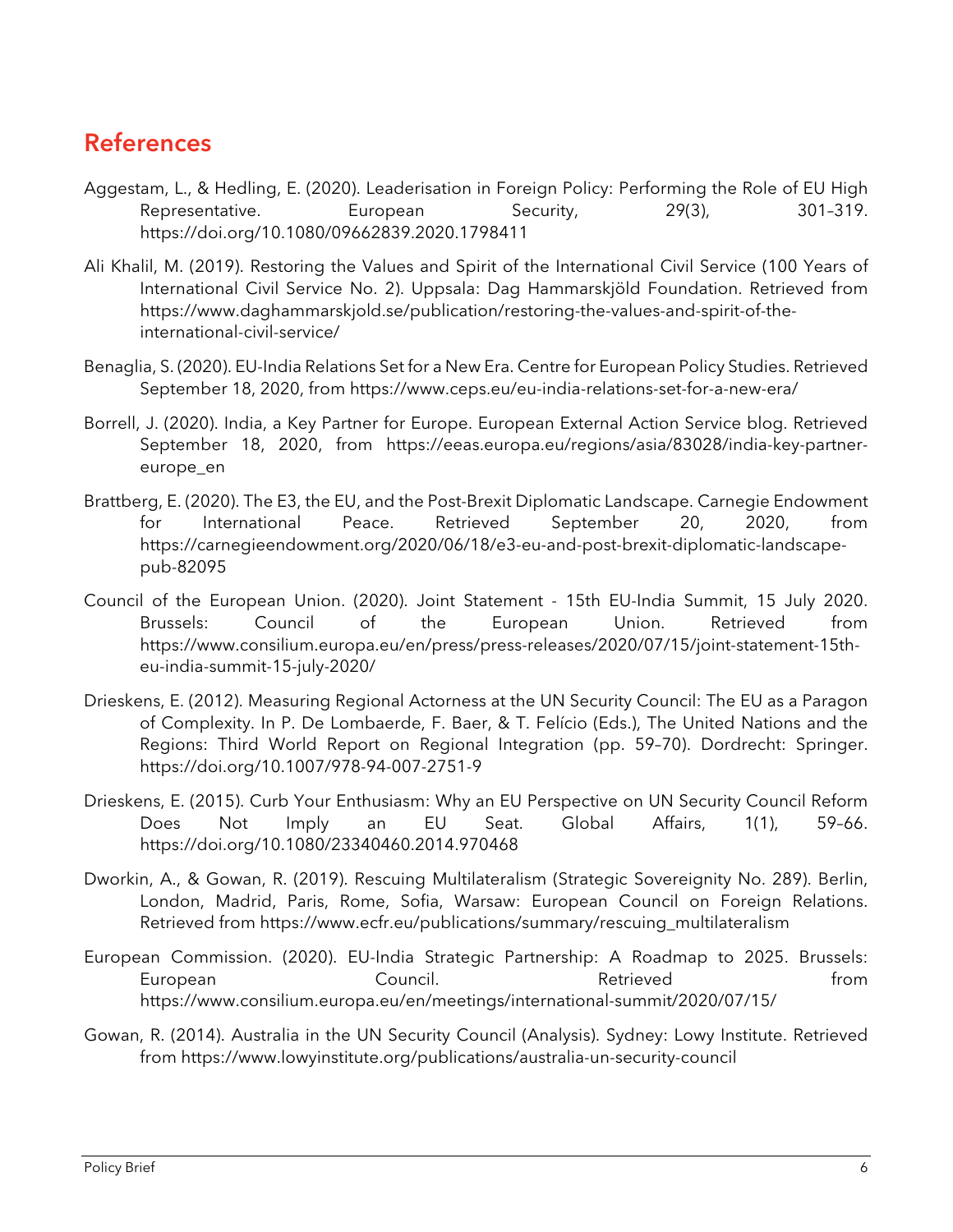- Islam, S. (2016). EU-India: Starting a More Adventurous Conversation (Documenti IAI No. 16|22). Rome: Istituto Affari Internazionali. Retrieved from https://www.iai.it/en/pubblicazioni/euindia-starting-more-adventurous-conversation
- Kugiel, P. (2020). India as the Global Swing State: Implications for Europe. Friends of Europe. Retrieved September 18, 2020, from https://www.friendsofeurope.org/insights/india-as-theglobal-swing-state-implications-for-europe/
- Michel, C. (2020). Remarks by President Charles Michel After the EU-India Summit via Video Conference. Brussels: Council of the European Union. Retrieved from https://www.consilium.europa.eu/en/press/press-releases/2020/07/15/remarks-bypresident-charles-michel-after-the-eu-india-summit-via-video-conference/pdf
- Muller, M., & Schoeman, M. (2012). The UN and Regional Organisations: Finding a Balance Between the UN and the African Union in Dealing with Peace and Security in Africa. In P. De Lombaerde, F. Baert, & T. Felício (Eds.), The United Nations and the Regions: Third World Report on Regional Integration (pp. 167–172). Dordrecht: Springer. https://doi.org/10.1007/978-94-007- 2751-9\_5
- Narlikar, A. (2020). Germany in the United Nations Security Council: Reforming Multilateralism (GIGA Focus | Global No. 2). Hamburg: German Institute for Global and Area Studies (GIGA). Retrieved from https://www.giga-hamburg.de/en/publication/germany-in-the-united-nationssecurity-council-reforming-multilateralism#:~:text=Germany in the United Nations Security Council%3A Reforming Multilateralism,-GIGA Focus %7C Global&text=On 1 January 2019%2C German
- Paterson, M., & Virk, K. (2013). Africa and the Reform of the UN Security Council. In Africa, South Africa, and the United Nations' Security Architecture (pp. 12–15). Cape Town: Centre for Conflict Resolution. Retrieved from https://www.peacepalacelibrary.nl/ebooks/files/370134826.pdf
- Ponzio, R., Petcu, C., Arjomand, B., Larik, J., Siddique, M., & Hutton, S. (2020). A Start Out of the Woods: No new "San Francisco Moment" without new "Dumbarton Oaks." In UN 2.0: Ten Innovations for Global Governance 75 Years beyond San Francisco (pp. 18–22). Washington D.C.: Stimson Center. Retrieved from https://www.stimson.org/2020/un-2-0-ten-innovationsfor-global-governance-75-years-beyond-san-francisco/
- Raik, K. (2020). Estonia in the UN Security Council: The Importance and Limits of European Cooperation (Analysis). Tallinn: International Centre for Defence and Security. Retrieved from https://icds.ee/wp-content/uploads/2020/04/ICDS-EFPI-Analysis\_Estonia-in-the-UNSC\_Kristi-Raik\_April-2020\_cor.pdf
- Šime, Z. (2021). The Ripple Effects of the EU Science Diplomacy Towards India. In Contours of India-EU Engagement: Multiplicity of Experiences. Manipal: Manipal Universal Press.
- Šime, Z. (2020). Baltic 2030: Glocalised Sustainable Development Goals. Global Goals 2020: International SDG Research Symposium. Utrecht. Retrieved from https://globalgoalsproject.eu/globalgoals2020/wpcontent/uploads/2020/06/GlobalGoals2020\_Sime.pdf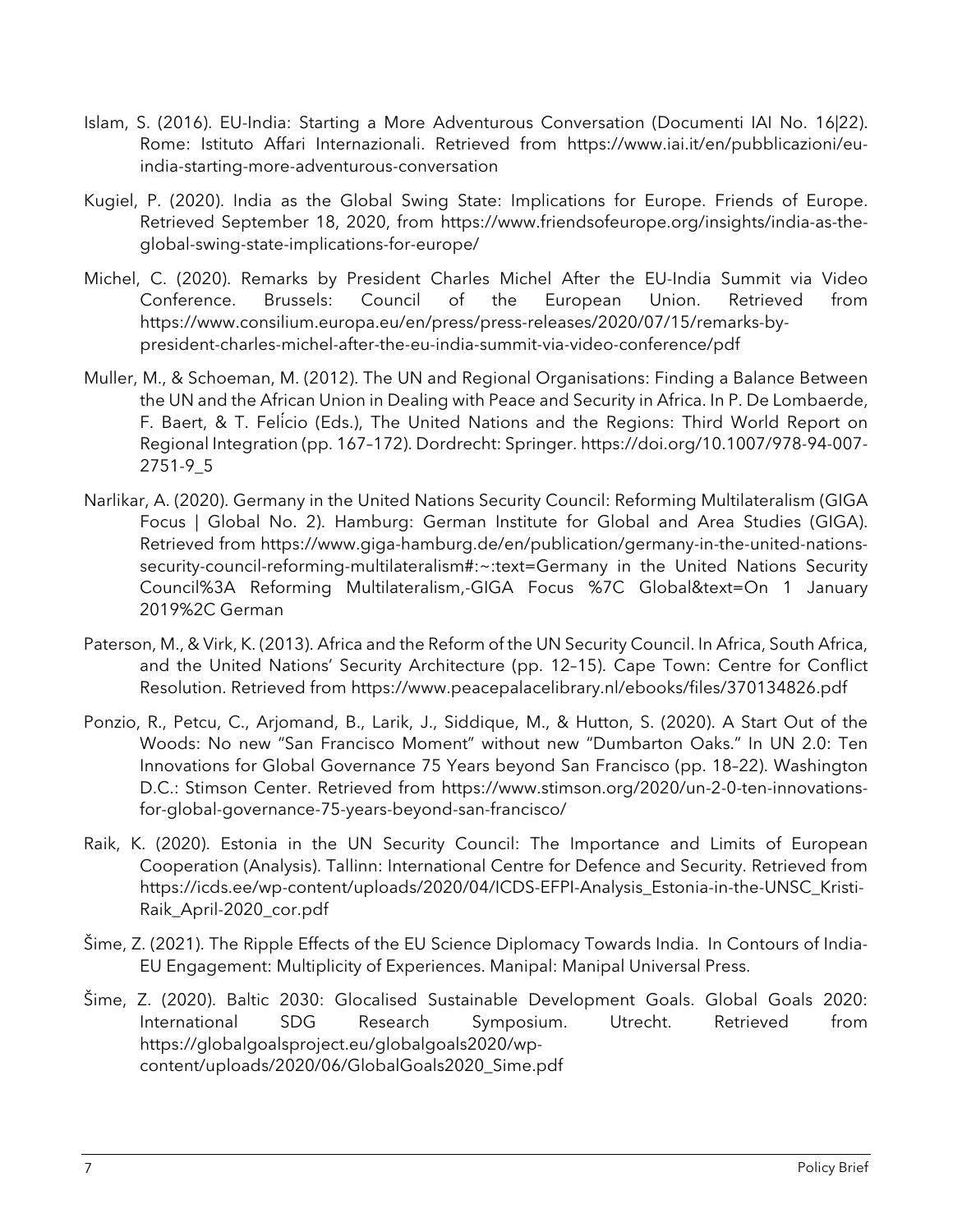- Van Langenhove, L., Felício, T., & Abass, A. (2012). The UN and Regional Organisations for Peace: Tracking a Slippery Partnership. In P. De Lombaerde, F. Baert, & T. Felício (Eds.), The United Nations and the Regions: Third World Report on Regional Integration (pp. 91–106). Dordrecht: Springer. https://doi.org/10.1007/978-94-007-2751-9\_5
- Variar, A. (2011). UNSC Reforms and India. Monitors | Observer Research Foundation. Retrieved September 19, 2020, from https://www.orfonline.org/research/unsc-reforms-and-india/
- Verbeke, J. (2017). A World in Flux (Security Policy Brief No. 92). Brussels: Egmont Royal Institute of International Relations. Retrieved from http://www.egmontinstitute.be/a-world-in-flux/